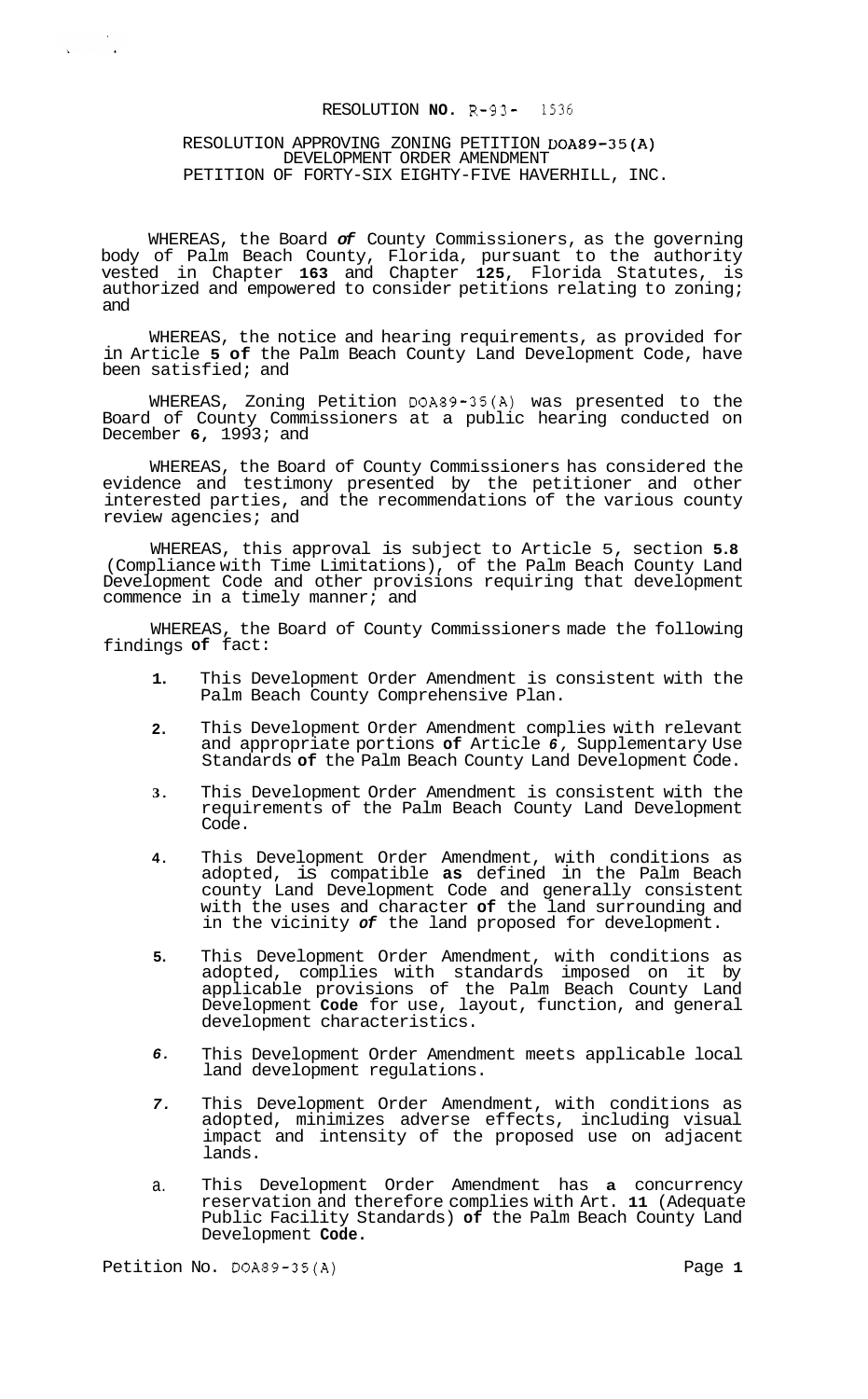- **9.** This Development Order Amendment, with conditions as adopted, minimizes environmental impacts, including but not limited to water, air, stormwater management, wildlife, vegetation, wetlands and the natural wildlife, vegetation, wetlar<br>functioning of the environment.
- 10. This Development Order Amendment, with conditions as adopted, will result in logical, timely and orderly development patterns.

WHEREAS, Article **5 of** the Palm Beach County Land Development Code requires that the action **of** the Board **of** County Commissioners be adopted by resolution.

NOW, THEREFORE, BE IT RESOLVED BY THE BOARD **OF** COUNTY COMMISSIONERS OF PALM BEACH COUNTY, FLORIDA, that Zoning Petition DOA89-35(A), the petition of Forty-Six Eighty-Five Haverhill, Inc., for a DEVELOPMENT ORDER AMENDMENT in the Multi-Family Residential (RM) Zoning District, **to** amend master master plan for previously approved CLF-3; amend conditions l.A (landscape) , **5** (building size; number **of** beds); **12** (paving 47th Place) **of** Resolution R-89-1616, previously approved **on a** parcel of land legally described in EXHIBIT **A,** attached hereto and made a part hereof, and generally located on a vicinity sketch as shown on EXHIBIT B, attached hereto and made a part hereof, was approved on December *6,* 1993, subject to the conditions of approval described in EXHIBIT C, attached hereto and made **a** part hereof.

Commissioner Roberts moved for the approval of the Resolution.

The motion was seconded by Commissioner <u>Aaronson a</u>nd, upon being put to a vote, the vote was as follows:

| Mary McCarty, Chair                                  | Aye                                |
|------------------------------------------------------|------------------------------------|
| Burt Aaronson                                        | Aye                                |
| Ken Foster                                           | $\overline{Ay}_e$                  |
| Maude Ford Lee                                       | Aye                                |
| Karen T. Marcus<br>Warren Newell<br>Carol A. Roberts | Aye<br>Absent<br>$AY_{\mathbf{A}}$ |

The Chair thereupon declared that the resolution was duly passed and adopted this 6th day **of** December, 1993.

APPROVED AS **TO** FORM AND LEGAL SUFFICIENCY PALM BEACH COUNTY, FLORIDA BY ITS **BOARD** OF COUNTY COMMISSIONERS

DOROTHY H. WILKEN, CLERK

BY: **ATTORNEY** 

 $J_{121}Q(4)$ BY: KAi **DEPUTY CLERK**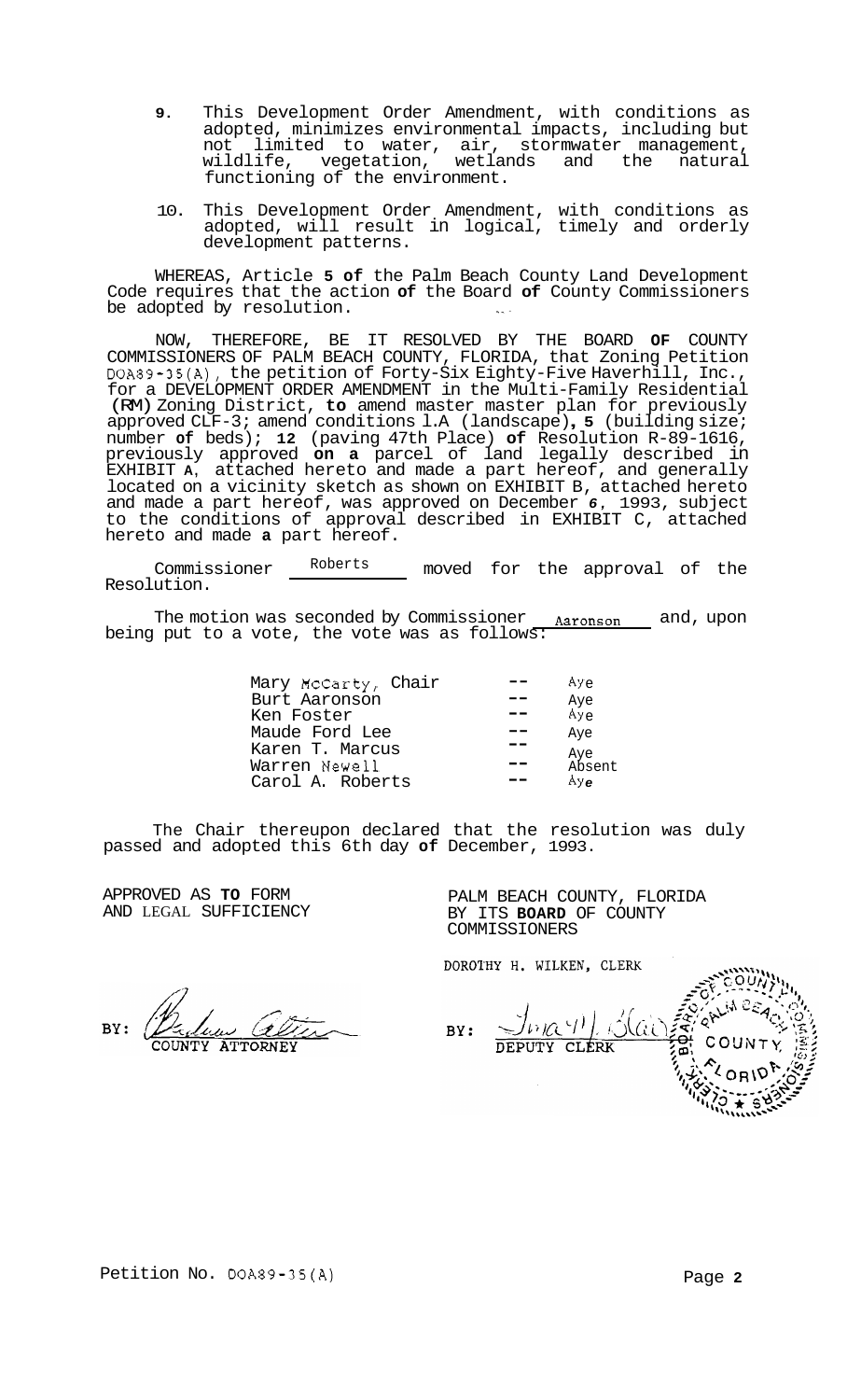## **EXHIBIT A**

# LEGAL **DESCRIPTION**



**Petition No. DOA89-35(A)** 

۱Ì,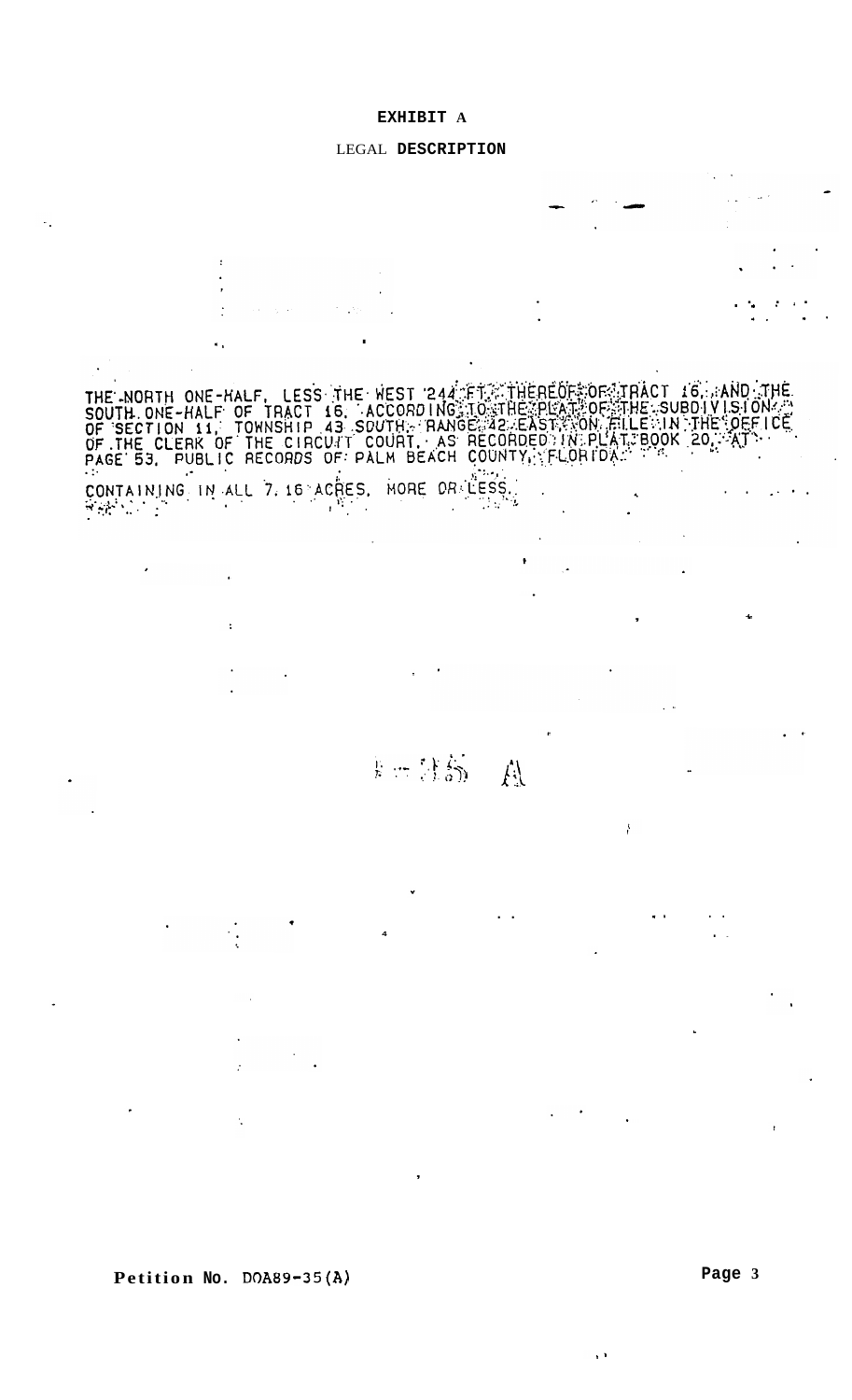# **EXHIBIT B**

**VICINITY SKETCH** 



**Petition No. DOA89-35(A)** 

**Page 4**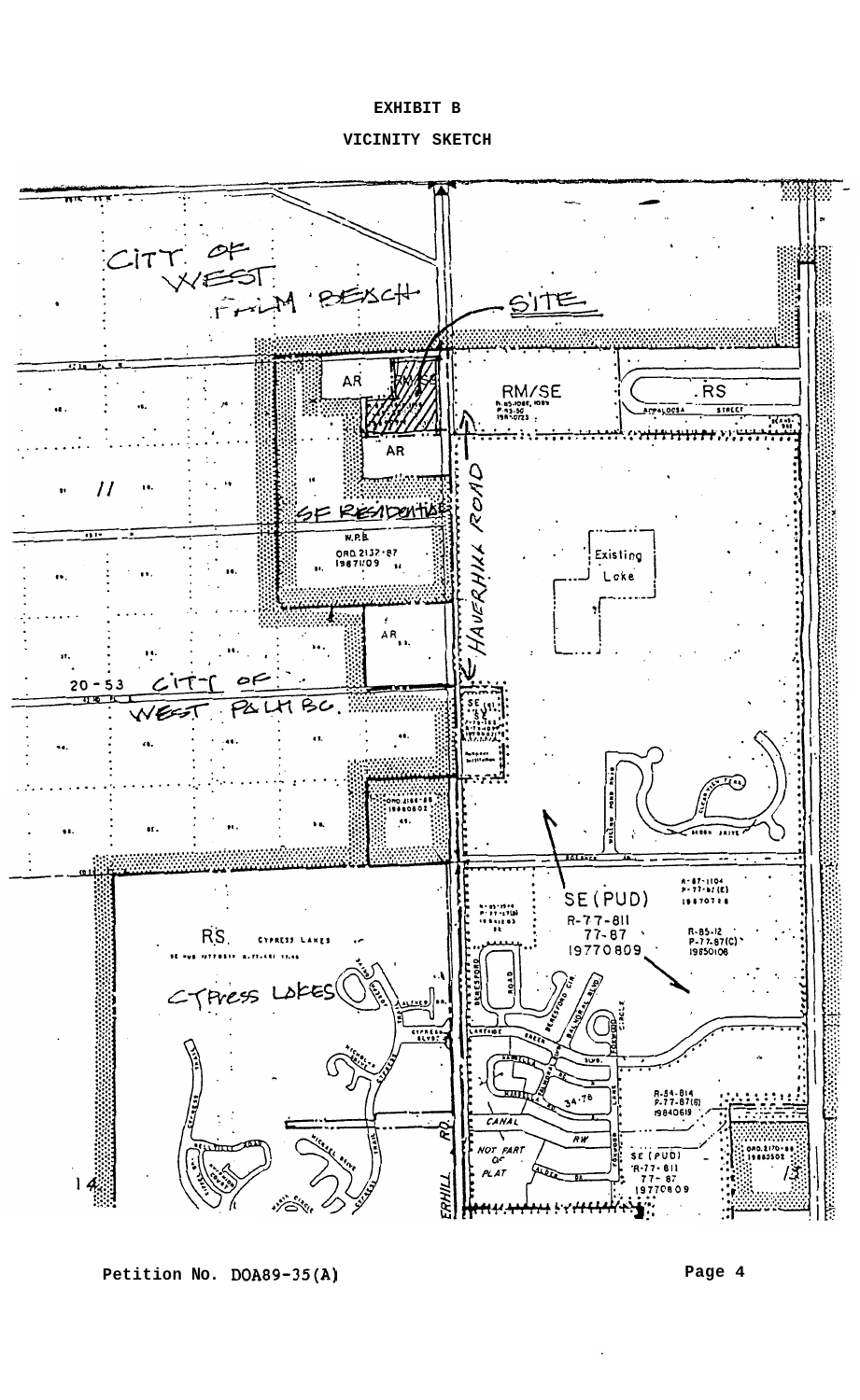#### EXHIBIT C CONDITIONS **OF** APPROVAL

## **A.** GENERAL

**FZ** -

- 1. All previous conditions of approval applicable to the subject property, as contained in Resolution R-89-1616,<br>have been consolidated as contained herein. The have been consolidated as contained herein. petitioner shall comply with all previous conditions **of**  approval, unless expressly modified. (MONITORING)
- **2.** Condition No. **1 of** Resolution R-89-1616, which currently states:

**Prior to certification, the Master Plan shall be amended to indicate the following:** 

**a. Foundation planting using palms, canopy trees and hedge materials shall also be used to visually reduce the scale of the facility.** 

**Is** hereby amended to state:

Prior to site plan certification, the preliminary development plan shall be amended to delete access from 47th Place North (ZONING).

- **3. Outdoor lighting used to illuminate the premises shall be low intensity shielded and directed away from adjacent residential lots.** (Previously Condition **2 of** R-89-1616, Petition 89-35).
- **4.** Condition No. 3 **of** Resolution R-89-1616, which currently states:

**Off premise signs shall not be permitted on site.** 

**Is** hereby deleted. [REASON: CODE REQUIREMENT]

- **5. No outdoor loudspeaker system shall be permitted on site.**  (Previously Condition 4 **of** R-89-1616, Petition 89-35).
- 6. Prior **to** issuance of a building permit, the petitioner shall vacate the existing drainage easement recorded in **OR Book** 6558 page 1911, public records **of** Palm Beach County, in **a** manner and form acceptable to the County Attorney and County Engineer). (BUILDING/ENGINEERING)

## B. PRESERVATION

**1. Prior to certification of the Master Plan the petition shall apply for a Vegetation Removal Permit covering the entire site. Triple fees shall be charged for this vegetation removal permit.** 

**The petitioner shall submit with building permit application a complete set of landscape plans which substantially reestablishes the native pine flatwoods vegetative community that existed on site prior to clearing. This plan shall consists of:** 

- **a. A minimum of seventy-f ive (75) percent native tree species associated with pine flatwoods:**
- **b. A minimum** *of* **416 trees; and,**
- **C. A minimum of one (1) native understory plant for every two (2) feet of linear perimeter dimension.**  (Previously Condition 6 of R-89-1616, Petition 89- **35).**

Petition No. DOA89-35(A) Petition No. Page 5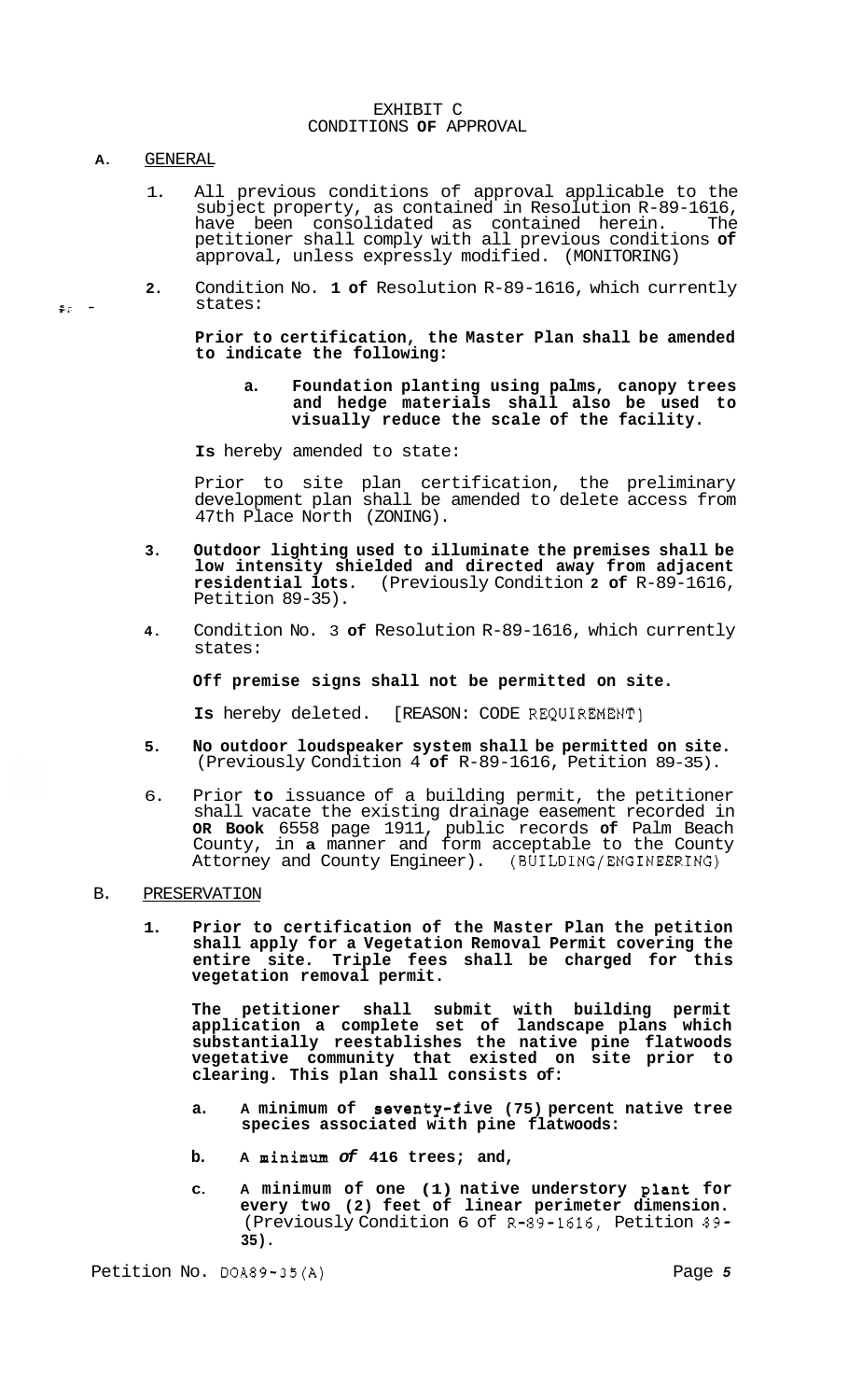#### C. ENVIRONMENTAL RESOURCE MANAGEMENT (ERM)

1. Condition **9** *of* R-89-1616 (Petition 89-35), which currently states:

**There is a potential for hazardous materials to be stored onsite, an Affidavit of Notification must be executed ky site plan certification.** 

Is hereby amended to state:

**A** Wellfield Affidavit of Notification shall be submitted to the Department **of** Environmental Resources Managemert prior to DRC Final Plan certification. **(EM)** 

### D. **HEALTH**

1. Condition No. 7 of Resolution R-89-1616, which currently states:

# **Sewer service is available to the property. Therefore, 110 septic tank shall be permitted to the site.**

**Is** hereby amended to state:

Sewer service is available to the property. Therefore, **no** septic tank shall be permitted on this site. A.l existing onsite sewage disposal systems must be abandoned in accordance with Chapter 10D-6, **FAC.,** and Palm Beac:h County ECR-I . (HEALTH)

2. Condition No. 8 of Resolution R-89-1616, which currently states:

# **Water service is available to the property. Therefore, :io well shall be permitted on the site to provide potable water.**

**Is** hereby amended to state:

Water service is available **to** the property. Therefor?, no well shall be permitted on the site to provide potable water. All existing onsite potable water supply systens must be abandoned in accordance with Palm Beach County ECR-II. (HEALTH) ECR-I **I. (HEALTH)** 

## **E.** ENGINEERING

- 1. **The Developer shall provide discharge control and treatment for the stormwater runoff in accordance with all applicable agency requirements in ef feet at the time of the permit application. However, at a minimum, this development shall retain onsite the stormwater runoff generated by a three (3) year-one (1) hour storm with a total rainfall of 3 inches as required by the Permit Section, Land Development Division. In the event that the subject site abuts a Department of Transportation maintained roadway, concurrent approval from the Florida**  Department of Transportation will also be required. **drainage system shall be maintained in an acceptallle condition as approved by the County Engineer. In t.he event that the drainage system is not adequatc!ly**  maintained as determined by the County Engineer, this **matter will be referred to the Code Enforcement Board** *i***or enforcement. (Previously Condition 10 of R-89-1616, (Previously Condition 10 of R-89-1616,** Petition 89-35).
- 2. Within 90 days of approval of this project, the propenty owner shall convey to Palm Beach County Land Development **Division by road right-of-way warranty deed for:**

a. Haverhill Road, 55 feet from centerline; and,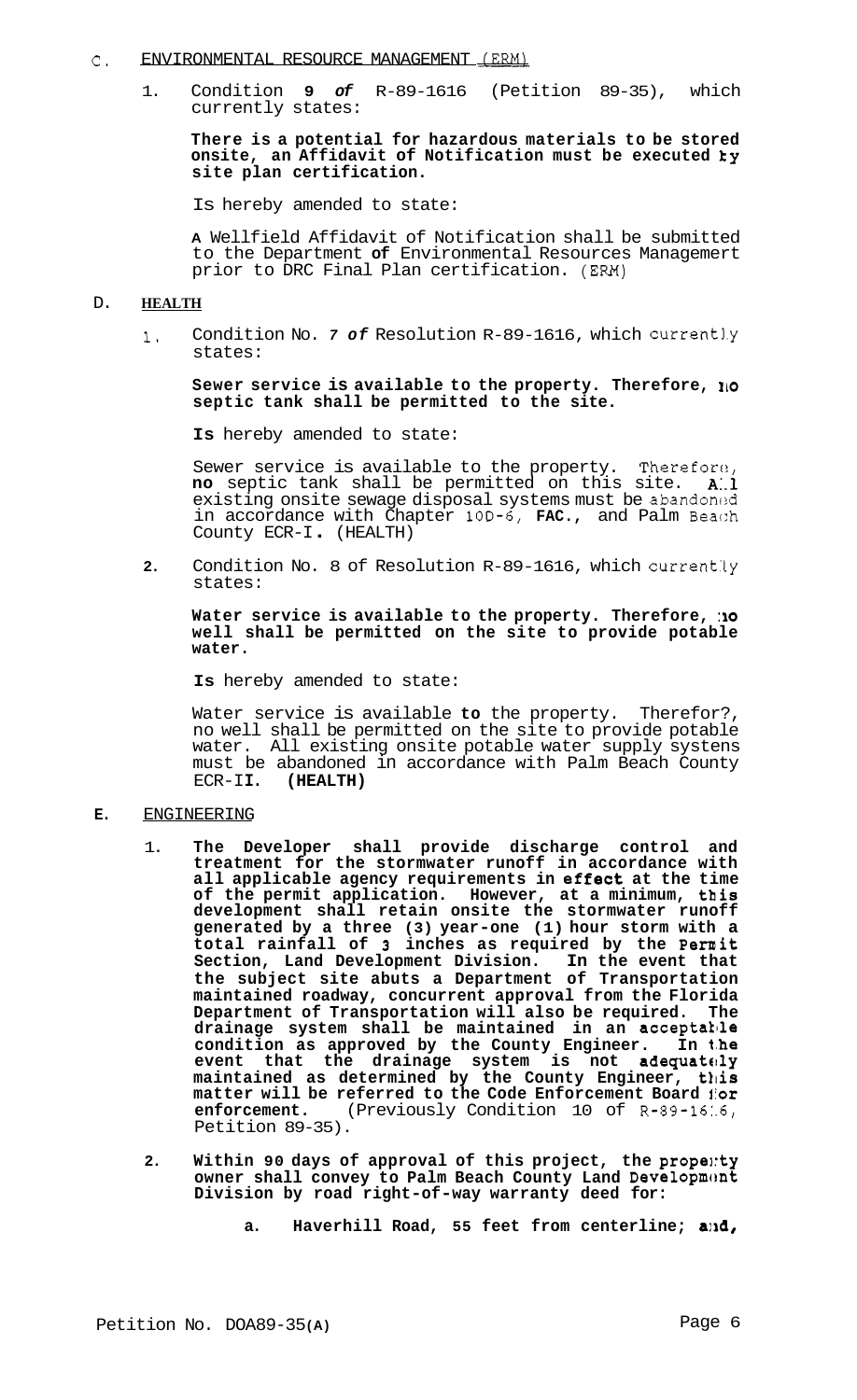- **b. 47th Place, 30 feet from centerline free 01'**  all encumbrances and encroachments. Property **owner shall provide Palm Beach County wit11**  sufficient documentation acceptable to tho **Right** *of* **Way Acquisition Section to ensuro that the property is free of all encumbrancelr**  and encroachments. Right-of-way conveyances shall also include "Safe Sight Corners" where **appropriate at intersections as determined** *br*  **the County Engineer.** (Previously Condition **1:**  of R-89-1616, Petition 89-35).
- 3. **The Property owner shall construct South 47th Place froin Eaverhill Road to the project's west property linlt minimum 2-10** . **ic~avei'. Lub;s** - **kca1 street strandardir concurrent with the construction of the project'13 entrance road onto 47th Place.** (Previously Condition 12 **of** R-89-1616, Petition 89-35).
- **4.** Condition No. 13 of R-89-1616, which currently states:

**The Property owner shall convey to Palm Beach County within 90 days of the approval of this project adequate road drainage easements through the project's internal surface water management system to provide legal positive outfall for all runoff from those segments of Haverhill Road along the property frontage and for a maximum 400 ft. distance each side of the property boundary lines along Haverhill Road. Said easements shall be no leas than 20 feet in width. The drainage system within the project shall have sufficient retention/detention capacity to meet the storm water discharge and treatment requirements of the applicable County Water Control District and Bouth Florida Water Management for the combined runoff from the project and District the ultimate Thoroughfare Plan Road Section(s)of the included segment.** 

Is hereby deleted. [Reason: no longer required.]

**5.** Condition No. 14 of R-89-1616, which currently states:

The petitioner shall pay a Fair Share Fee in the amount and manner required by the "Fair Share Contribution for **Road Improvements Ordinancegw as it presently exists or** *1,s*  it may from time to time be amended. The Fair Share **F**OE **for this project presently is \$14,735.00 (550 trips X \$26.79 per trip).** 

**Is** hereby amended to state:

The property owner shall pay a Fair Share Fee in the amount and manner required by the "Fair Shawe Contribution for Road Improvements Ordinance" as it presently exists or as it may from time to time be amended. The Fair Share Fee for this project at the tine **of** the Building Permit presently is \$25,960 **(472** trips **X**  \$55.00 per trip) (IMPACT **FEE** COORDINATOR).

- *6.* Prior to site plan certification the developer shall submit preliminary conceptual drainage plans to tne Office **of** the County Engineer. These conceptual drainage plans shall meet all minimum drainage requirements **of** the Palm Beach County. (ENGINEERING)
- **7.** Condition No 15 **of** Resolution 89-1616, which currently states:

**In order to comply with the mandatory traffic performance standards the Developer shall be restricted to the following phasing schedule:**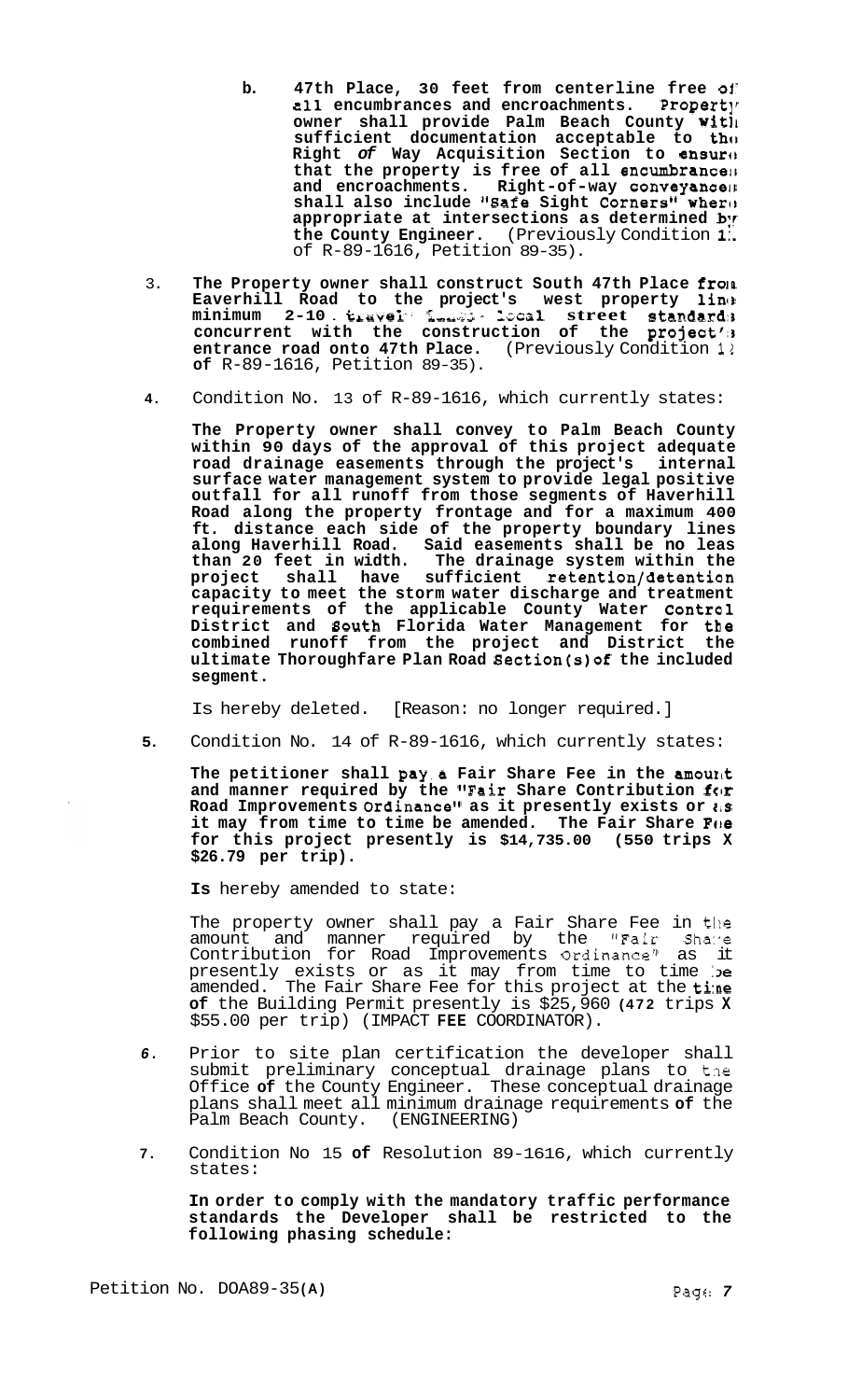**a. Building permits for no more than 95 beds shall be issued until construction has begun for Haverhill Road from 45th Street to Roebuck Road as a 5 lane section plus the appropriate**  Currently scheduled by Palm **Beach County during the Fiscal Year 1992-1993. Should this developer undertake the Eaverhill Road construction, as identified in the current five (5) year road program construction from 45th Street to Roebuck Road, the remaining beds will be permitted to be constructed when construction for this section**  commences.

Is hereby delated. (Reason: road widened)

8. Condition **No.** 16 of Resolution R-89-1616, which currently states:

**The Developer shall plat the subject property in accordance with provisions of Palm Beach County's Subdivision Platting Ordinance 73-4 as amended.** 

**Is** hereby amended to state:

The Developer shall plat the subject property in accordance with provisions of the ULDC prior to Septemter 12, 1994. **(MONITORING/ENGINEERING)** 

9. **Prior to approval by the Site Plan Review Committee the property owner shall record a Unity of Title on the subject property subject to approval by the Coucty Attorney.** (Previously Condition 17 of R-89-1616, Petition 89-35.).

[NOTE: Completed]

- **F.** LANDSCAPE GENERAL
	- 1. To mitigate any impact with surrounding residential areas, all trees required to be planted on site by tfis approval shall meet the following minimum standards at installation:
		- a. Tree height: fourteen (14) feet.<br>b. Trunk diameter: 3.5 inches measure b. Trunk diameter:  $3.5$  inches measured 4.5 feet above grade. c. Canopy diameter: seven *(7)* feet. Diameter shz.11 be determined by the average canopy radius at 3 poirlts measured from the trunk to the<br>outermost branch tip. Ench outermost branch tip. radius shall measure at leist **3.5** feet in length. (ZONINC;)
- **G.** LANDSCAPING ALONG NORTH, WEST *61* SOUTH PROPERTY LINE
	- 1. Landscaping and buffering along the entire west propenty line, shall be upgraded to include a six (6) foot h:.gh opaque concrete wall pursuant to Exhibit W of Zon:.ng Petition 89-35(A) and landscaped pursuant to Exhibit L of Zoning Petition  $89-35(A)$ . The exterior side of the wall shall be given **a** finished architectural treatment wh:.ch is compatible and harmonious with abutting development. (BUILDING-Zoning)

The following landscaping requirements shall be instal:.ed along the portion of the west property line were a wall **is** required pursuant to Exhibit **W:** 

a. One (1) native canopy tree planted every twenty **(20)** feet on center;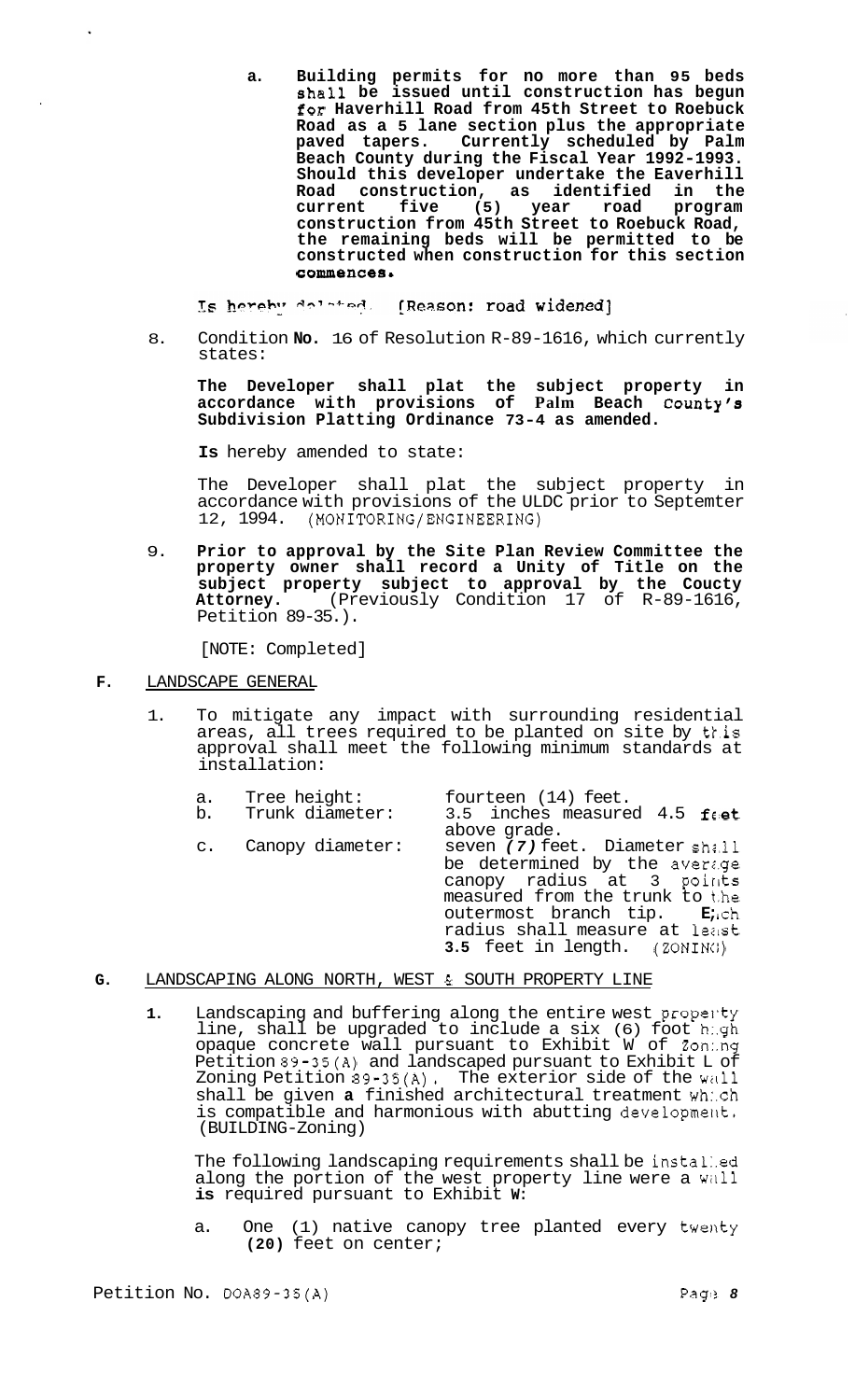- b. One **(1)** native palm tree or pine tree for each twenty **(20)** linear feet, with a maximum spacing of sixty (60) feet on center. **A** group of three or more palm trees or pine trees may supersede the requirement for a native canopy tree in that location; and,
- c. Thirty **(30)** inch high shrub **or** hedge material spaced no more than twenty four (24) inches on center at installation, **to** be maintained at a minimum height of sixty (60) inches. (BUILDING-Zoning) ! . **i-. <sup>u</sup>**
- 

 $\mathcal{L}_{\mathbf{A}}$ 

- **2.** The following landscaping requirements shall be installed .. along the entire north and south property line:
	- a. One (1) native canopy tree planted every twerty *(20)* feet **on** center;
	- **b.** One (1) native palm tree or pine tree for each twenty **(20)** linear feet, with a maximum spacing of sixty *(60)* feet on center. A group of three **or**  more palm trees or pine trees may supersede t.he requirement for a native canopy tree in tl.at location; and,
	- *c.* Thirty **(30)** inch high shrub *or* hedge materi.al spaced no more than twenty four (24) inches on center **at** installation, to be maintained at a minimum height of sixty (60) inches. (BUILDIIIG-Zoning)

# **H.** LANDSCAPING ALONG EAST PROPERTY LINE

**1.** Thirty **(30)** inch high shrub or hedge material spaced no more than twenty four **(24)** inches on center at installation, to be maintained at a minimum height of forty-eight (48) inches. (BUILDING-Zoning)

# I. SITE DESIGN

1. Condition **No. 5** of Resolution R-89-1616, which currently states:

**Use of the site shall be limited to a Congregate Liv.ing Facility for two hundred twenty (220) residents. In the case of conversion the site shall be limited to a maxilrum of twelve (12) dwelling units per acre.** 

Is hereby amended to state:

Use of the site shall be limited to an Adult Congreg.ite Living Facility Type I11 with a maximum of two hundred twenty (220 beds) residents in maximum **of** one hundred forty four (144) rooms and a 22,000 square foot access ory building. In the case of conversion to conventional In the case of conversion to conventional housing, the site shall be limited to a maximum of fifty seven **(57)** dwelling units and any additional units permitted pursuant to Section 6.9 (Voluntary Density Bonus) of the ULDC. (ZONING/BUILDING)

**2.** To ensure accessibility to all units by CLF residents, all buildings shall comply with all accessibility standards of the Florida Americans with Disabilities Accessibility Implementations Act dated October 1, 1933, F.S. **553.501** - **F.S. 553.513** and provide acceptable vertical accessibility to all second story units. (BUILDING)

 $\overline{\phantom{a}}$